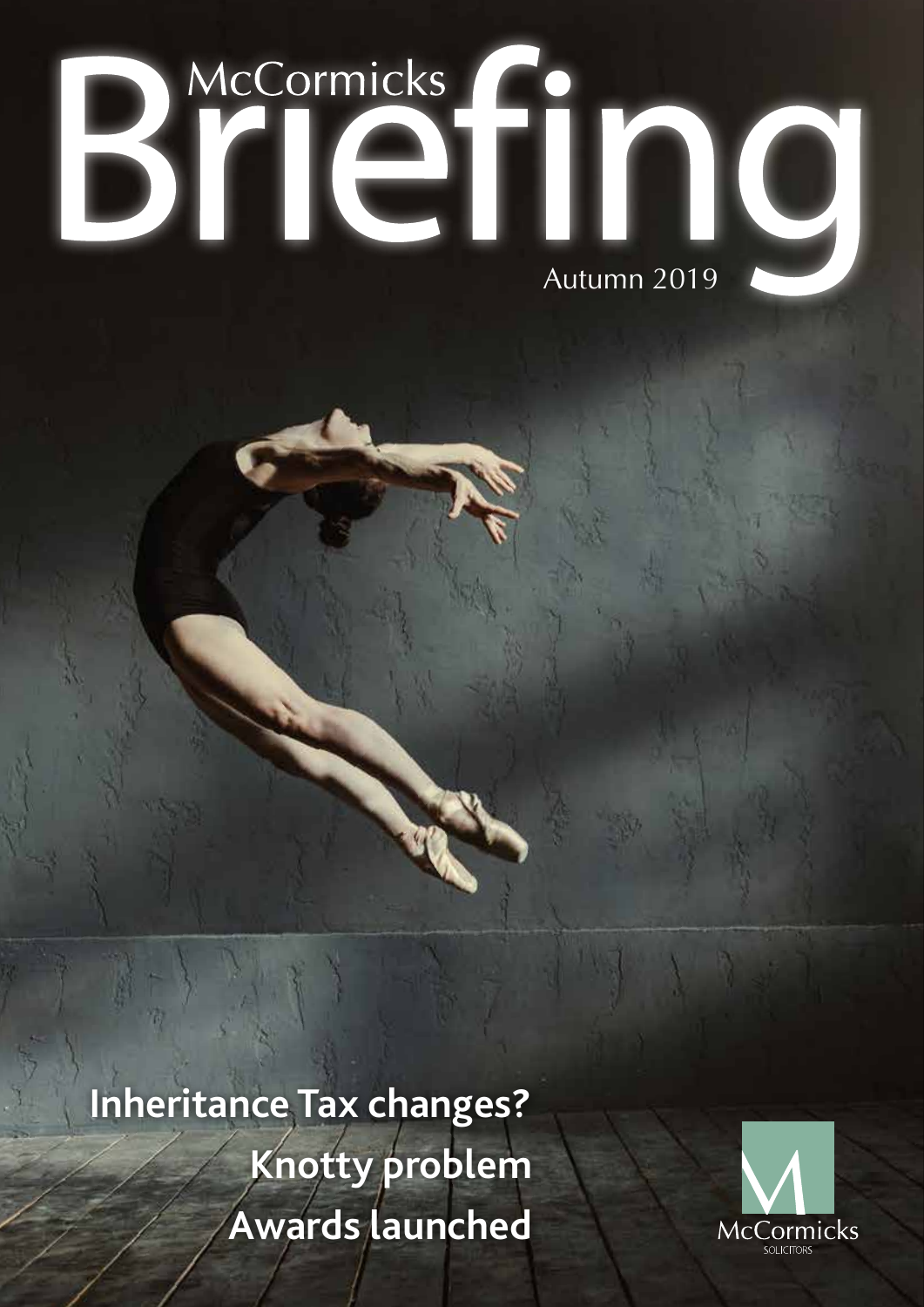**The Inheritance Tax rules were introduced more than 30 years ago and have since been amended piecemeal by various Acts of Parliament. Our head of Private Client, Partner Elaine Lightfoot, looks at the current status of potential changes to the rules.**

## Changes on the cards?

In January 2018, the Chancellor asked the Office of Tax Simplification (OTS) to review Inheritance Tax and make recommendations to simplify the rules and procedures. The OTS published an online survey inviting members of the public to contribute their views on Inheritance Tax, as well as meeting with representative bodies, professionals and academics. Following an unprecedented response, the OTS had to split its evaluation in two. The first part published in December 2018, focussed on administrative issues. The second part published in July 2019 dealt with the technical and design issues of IHT.

Inheritance Tax is paid primarily on the estate (the property, money and other possessions) of someone who has died. Everyone has an amount that they can leave or give to others tax free; this is known as the nil rate band (NRB) and is currently set at £325,000 (or higher if using the transferable nil rate band). There were no recommendations by the OTS to alter this threshold.

The OTS does however suggest merging the maze of Lifetime Gift categories into a single allowance, together with reviewing both the business property relief and agricultural property relief rules and interaction with capital gains tax.

Most gifts you make to other people during your lifetime are classified as "potentially exempt transfers" or PETs for



Her areas of expertise include Wills, Trusts, Settlements, Inheritance Tax Planning, the Administration of Estates and Trusts of all sizes and complexities, together with Lasting Powers of Attorney and Court of Protection matters. Elaine also advises in respect of care home fees planning.



on gifts made during the seven-year period prior to the death of the person making the gift, although the rate may be reduced depending on when it was given and the circumstances by applying taper relief. Currently, if tax does become due on a PET, the person who received the PET will be asked to pay the tax. In its report, the OTS suggests shortening the time limit for taxable gifts to five years, abolishing taper relief and that the estate should be liable

short. If you die within seven years, the value of the gift will be added to your estate and reassessed against other PETs you have given and your tax-free allowance. There may be Inheritance Tax due

for paying Inheritance Tax on gifts.

Exemptions relating to businesses and farms were evaluated considering trading activity rules, how indirect non-controlling holdings in trading companies are treated; considering whether to align Inheritance Tax rules on furnished holiday lets with rules for income tax or capital gains tax.

There is much confusion surrounding interaction between the various tax regimes: Generally, if you inherit an asset, you can sell it shortly afterward without needing to pay capital gains tax. This is because HMRC looks at the asset's market value when you receive it,

rather than the price the deceased originally paid for it.

Recommendations also suggest that term policies should be exempt from IHT regardless of whether they are written in trust.

At this stage the OTS report only makes recommendations, so the current rules have not changed. As the Inheritance Tax regime changes regularly, expert legal advice is essential to ensure your estate is Inheritance Tax efficient. We can advise you on how to navigate the complex web of IHT reliefs and exemptions applying a wide range of tax planning measures to reduce Inheritance Tax liability.



**CONTENTS P3 Promotions**

**P4 Sparkling event**

**P5 Knotty problem P6 Awards launched P7 Survivor Diaries**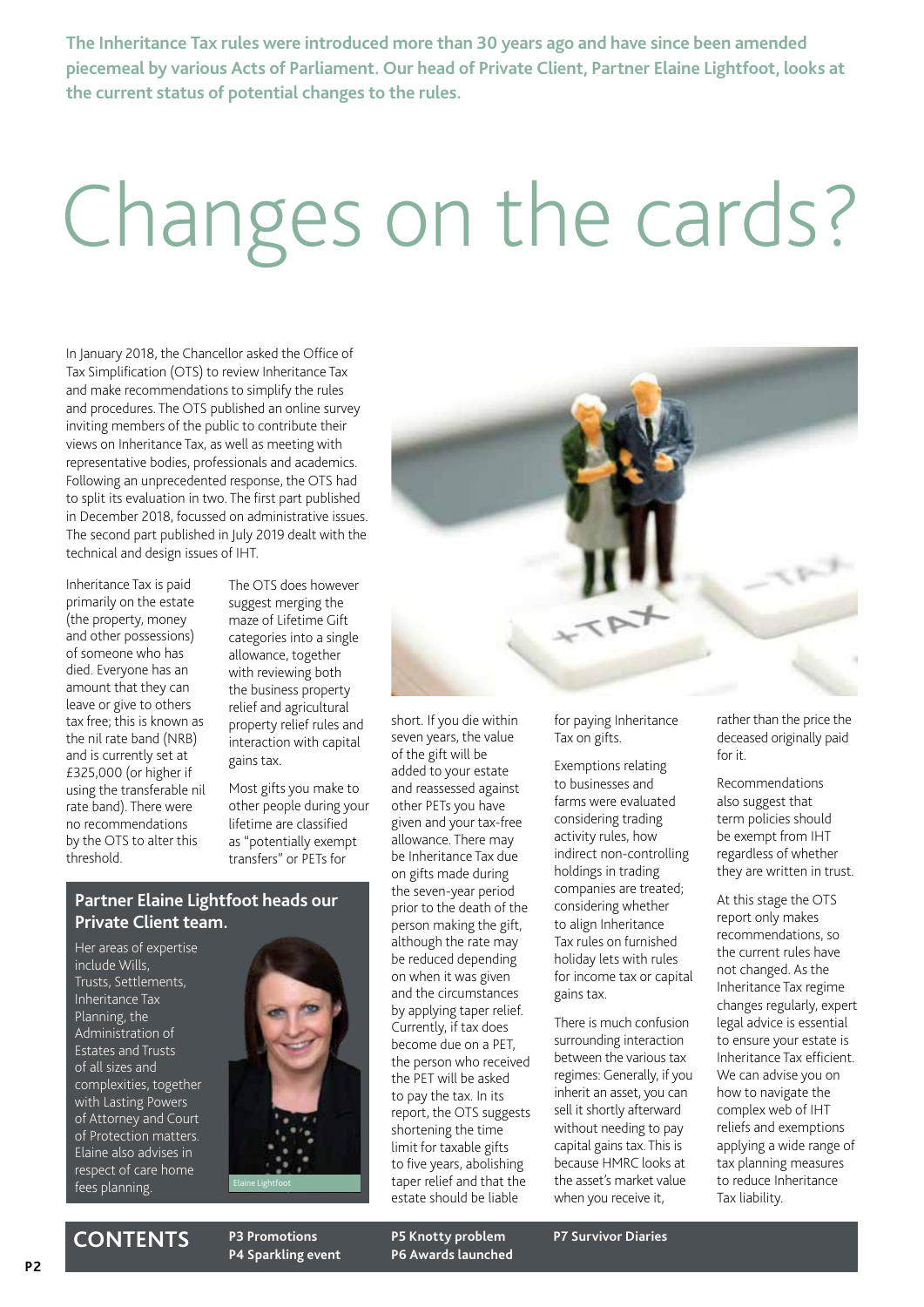#### **The Autumn edition of the Briefing**

## Welcome

As you would expect from a firm which continues to receive awards for its work in Sports Law, we have enjoyed the summer's sporting triumphs across a range of events.

Indeed, never before has the McCormicks household had to employ three different devices to watch three sporting events simultaneously as happened on "Super Sunday" in mid July when the Wimbledon final, British Grand Prix and the last minutes of the cricket World Cup coincided spectacularly!

We have watched the England Lionesses in the World Cup, seen the Netball World Cup hosted in this country and, once again, enjoyed the Tour de Yorkshire in our district.

And, while we were disappointed that our friends and clients, Leeds United, narrowly missed out on promotion, we hope sincerely that they will go one better this season and gain a place in the Premier League.

There has also been a sporting triumph close to our hearts from Yorkshire Young Achievers Foundation award winner and grant recipient Jessica Mayho, who is now British Athletics Champion in hammer throwing and about whom you can read more in this issue.

We are now looking forward to the UCI Championships which come to Harrogate towards the end of the month and will once again focus the attention of the world's media on Yorkshire.

Whatever is happening in the wider world, sport never fails to provide a boost to thousands of people. We are glad to be part of the "machinery" that makes it happen on so many different levels.

Peter McCormick



## Two Promotions and New Face

**Two of the firm's key support staff have been promoted.**

Sonia Jones becomes Partnership Executive, with responsibility for management and human resources.

She retains her role as Executive Assistant to Senior Partner Peter McCormick.

Since joining the firm in 2007 she has become first point of contact for many of Peter's clients.

Sonia is key to the firm's effective internal communications and also plays a part in external marketing initiatives, such as McCormicks events and the Briefing.

She also assists with the practice's



She deals with regulatory compliance as well as the organisation and marketing of events, such as the Yorkshire Young Achievers Awards Gala Dinner every November.

Mathew Chaplin becomes Finance Executive, having responsibility for



Mathew is a member of the Association of Accounting Technicians and in December of 2017 became an Associate member of the Institute of Legal Finance and Management.

Alice Barrott joins the practice as Receptionist. Alice will also work with the Marketing team and will join the Yorkshire Young Achievers Foundation committee, helping to organise the annual Awards dinner as well as with the day-to-day running.







**McCormicks was proud to sponsor an outstanding session at the Theakston Old Peculier Crime Writing Festival in July when 300 million selling James Patterson was interviewed by broadcaster Mark Lawson.**

### Criminal activities

for Outstanding opening night of the Festival, which saw

"Thirteen".

with the help of guest



In the spotlight is Outstanding Contribution Award winner James Patterson, raight is Gatstanding Comm<br>ied by broadcaster Mark Law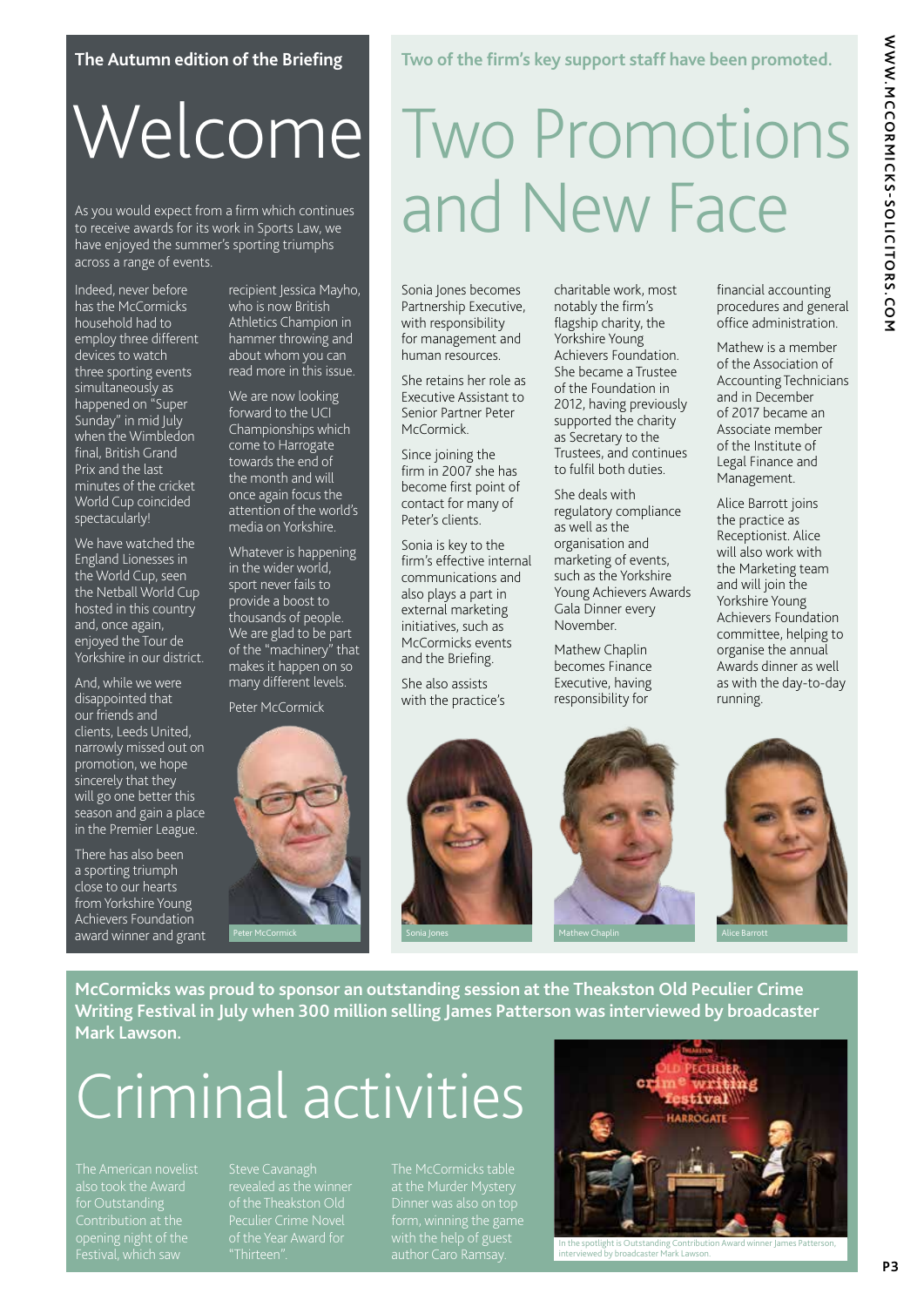## Tiffany wins training contract

Tiffany joined McCormicks more than a year ago and assists Head of Commercial Property, Heather Roberts, in acting for a broad range of clients, dealing primarily with commercial landlord and tenant matters, asset management and sales and purchases across a variety of sectors

including retail, industrial and agriculture. She also assists in Property Litigation work and in the property side of some Estates and Trusts work.

Tiffany graduated with a degree in Law and completed her legal studies at the University of Law in Leeds.



Heather takes a turn at bottling wine

**A taste of an award-winning Yorkshire sparkling wine was one of the treats on offer when clients and friends gathered at the Yorkshire Heart Vineyard for the latest in our series of Out of Office events.**

## Sparkling Event

started it as a hobby but, due to successful expansion, eventually gave up their milk round business to run the vineyard as a

While guests enjoyed their first glass of Yorkshire Heart wine, Chris regaled them with stories of the history of the vineyard

making and bottling the different wines and fermentation proces.



ris Spakouskas explains the bottling proc and Peter Minnikin

**The Yorkshire Young Achievers Foundation has benefited to the tune of a massive £38,000 from the proceeds of the Yorkshire Charity Clay event held at Duncombe Park in May.**

# Charity clay<br>contribution

The Foundation was one of six charities chosen to benefit from the two-day event, which sees teams competing for the honours across six clay pigeon drives.

Chairman Peter McCormick said: "We were delighted to make it through the rigorous selection progress and we are even more delighted to receive such a tremendous amount, which will ensure we can continue to help young people from right across Yorkshire."



**Yorkshire Young Achievers Awards winner and grant recipient Jessica Mayho has gone two better – becoming British Athletics Champion in Birmingham shortly after achieving the England Senior Champion title for the first time.**

#### Smashing it!

Competing in the England Championships in a very soggy Manchester, she threw a personal best of 65.18m which landed the title as well as moving her to ninth in the UK on the all-time record and strengthening her 2019 second place ranking.

Jessica Mayho, 2018 Special Award winner and now British Athletics and England Senior Champion

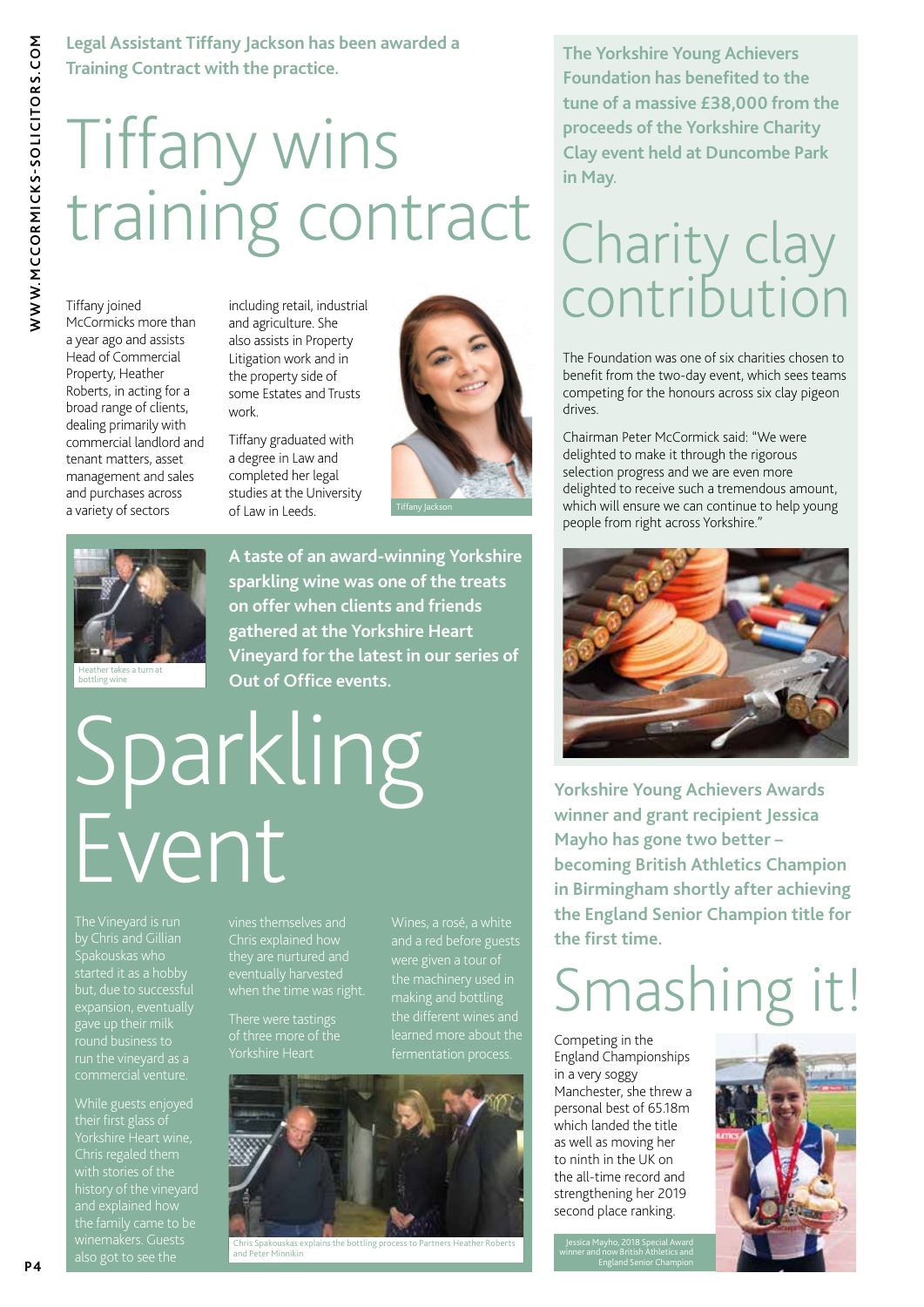**McCormicks' Property team is practiced in dealing with all kinds of issues but one, in particular, has proved a challenge for both residential and commercial property owners and buyers.**

Japanese knotweed is notorious for its fast growth, through its underground roots or rhizomes. It is also notorious for the lengths and expense required to eradicate it. Recent scientific studies now even question whether it can in fact ever be truly eradicated.

Knotweed can block drains, grow between slabs of concrete drives, disrupt brick paving, undermine garden walls, and overwhelm outbuildings and conservatories.

It is something that all owners and prospective developers of property of whatever type (residential and commercial) need to be aware of and vigilant for at all times, including on your own land and land in the immediate vicinity of your own.

In important developments in the law over the last two years, Network Rail (one of largest land owners in the country) has been found to be in breach of duty for causing a continuing nuisance and damage to parties who owned property adjacent to Network Rail Land on which Japanese knotweed was present.

The Court of Appeal decision in the Network Rail case is a major warning to developers and owners to ensure that any Japanese knotweed they find on their land is treated appropriately. If Japanese knotweed spreads, a developer could be liable for their neighbours' costs for dealing with the knotweed and a reduction in the value of their neighbours' land even if the neighbours' land or property on it has not actually been damaged in any meaningful way.

# Knotty problem

The controversial aspect of the recent Court of Appeal ruling is this. The court ruled that physical damage was not necessary to give rise to an actionable nuisance. The Court of Appeal found that there did not need to be a reduction in the value of the two neighbours' properties from the knotweed. Only the "mere presence" of knotweed was required on the neighbours' land to give rise to a court claim. This presence had

a regrettably common occurrence in our experience.

Network Rail had to pay the costs for treating the knotweed and the reduction in the value of the neighbours' properties. Such reductions can range from three per cent to approximately ten per cent of full market value and so can be very significant sums of money indeed. We have seen five figure damages sums payable in multiple cases.

transferable guarantee that the Japanese knotweed will not return within a minimum of 10 years from treatment. The treatment company must obtain all the necessary permits for treating and disposing of the knotweed. Further information for treating knotweed is available from the Environment Agency website.

The message from the courts is clear: Japanese knotweed must be treated appropriately or there will be legal

consequences.

Our dispute resolution team has recently settled multiple cases in this area on favourable terms. We work alongside leading scientists and horticulturalists in this field and are well placed to assist with queries of any kind in this area.

If you have any concerns about this issue, please contact Philip Edmondson, Heather Roberts, Will Bates or Kim Stockburn for early advice.



made that land more difficult to develop and increased the risk of future damage from the knotweed.

Network Rail was aware of the Japanese knotweed and its impacts and failed to reasonably prevent it spreading on to its neighbours' land. The court found that its treatment plan was inadequate and such findings are more likely given the new evidence coming to light about the onerous treatment levels which might be required to control if not eradicate infestations. This misunderstanding of what is required is



Appropriate due diligence enquiries should be raised to check if Japanese knotweed is present on any site you intend to purchase or develop. .<br>However, knotweed may be on a neighbouring site instead, and a site visit by a specialist surveyor may be required, particularly at sites that are higher risk.

If you find that Japanese knotweed is present on land in which you have an interest or are thinking of acquiring an interest, make sure your treatment plan is carried out by a specialist company which provides an insurance-backed





**McCormicks has won a series of new plaudits in business publications in recent months.**

#### New recognition

Senior Partner Peter McCormick was recognised as Best Lawyer for Sports Law, a title he has held continuously since 2009, by Best Lawyers.

He was also named the UK's Leading Sports and Entertainment Lawyer of the Year in the Acquisition International 2019 Legal Adviser Awards and was selected in

the same category for recognition in legal guide "Who's Who Legal".



Peter McCormick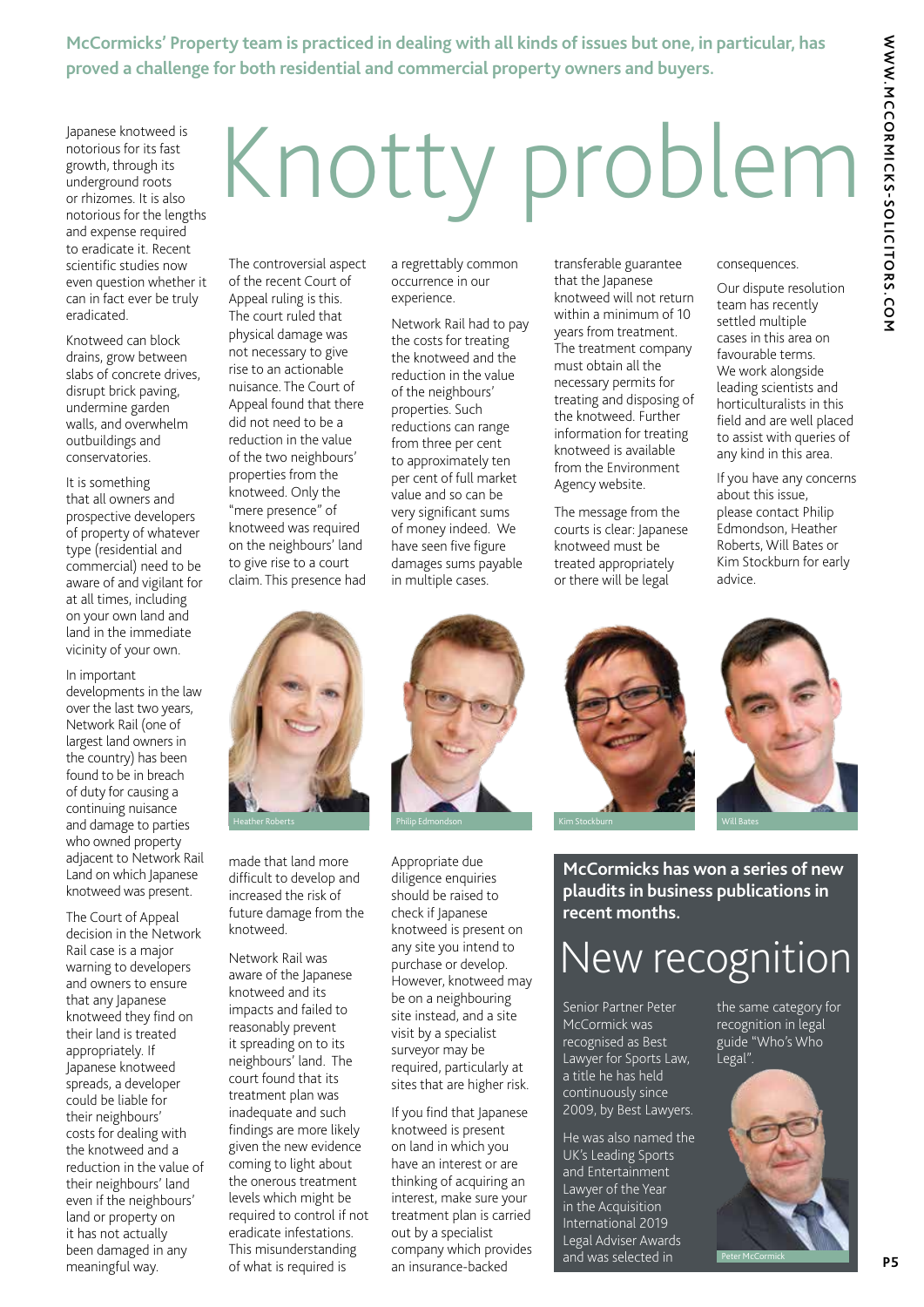Nine-year-old Maisie Catt, last year's Youngster of the Year, and Cameron Osburn who was the Unsung Hero of 2018 joined us for the daytime launch at ITV Yorkshire, where they were interviewed by our Patron and supporter, Duncan Wood.

Special Award winner Jessica Mayho joined us for the evening reception, held at the West Park Hotel, Harrogate, through the support of Provenance Inns and Hotels.

The Awards, celebrating their 27th anniversary, have been sponsored by McCormicks since their inception and mark the achievements of outstanding young people aged under 35 from across the Yorkshire region.

They have raised more than £1.25 million to support young people in Yorkshire, with grants made to both individuals and organisations supporting them, including sportspeople, those involved in the arts and disabled youngsters.

# Searching for Young Achievers





This year's Awards Dinner takes place on Thursday 7 November at the Leeds United Centenary Pavilion and tickets are available by visiting www.yorkshire youngachievers.co.uk

Awards Chairman Peter McCormick said: "We were delighted to see so many of our sponsors and supporters at the Awards launch and we look forward to welcoming them to the dinner too. It will be a great night as always!"



Wallace Sampson

**P 6**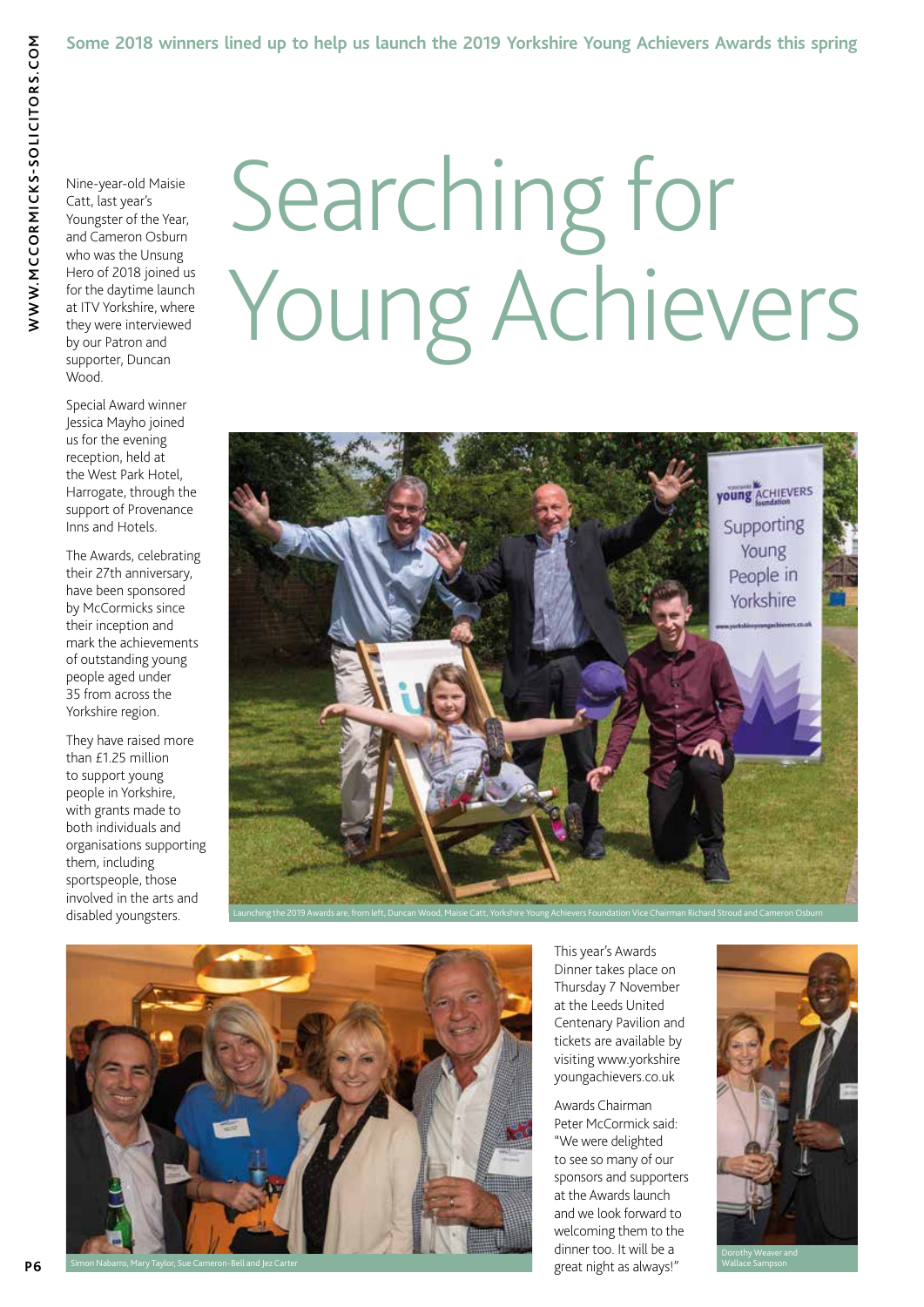









Jez Carter and Mary Taylor





Jill Blundell, Wallace Sampson, Chris Blundell and Rachel Bowles Trish Daniels and Stephen Burrwood